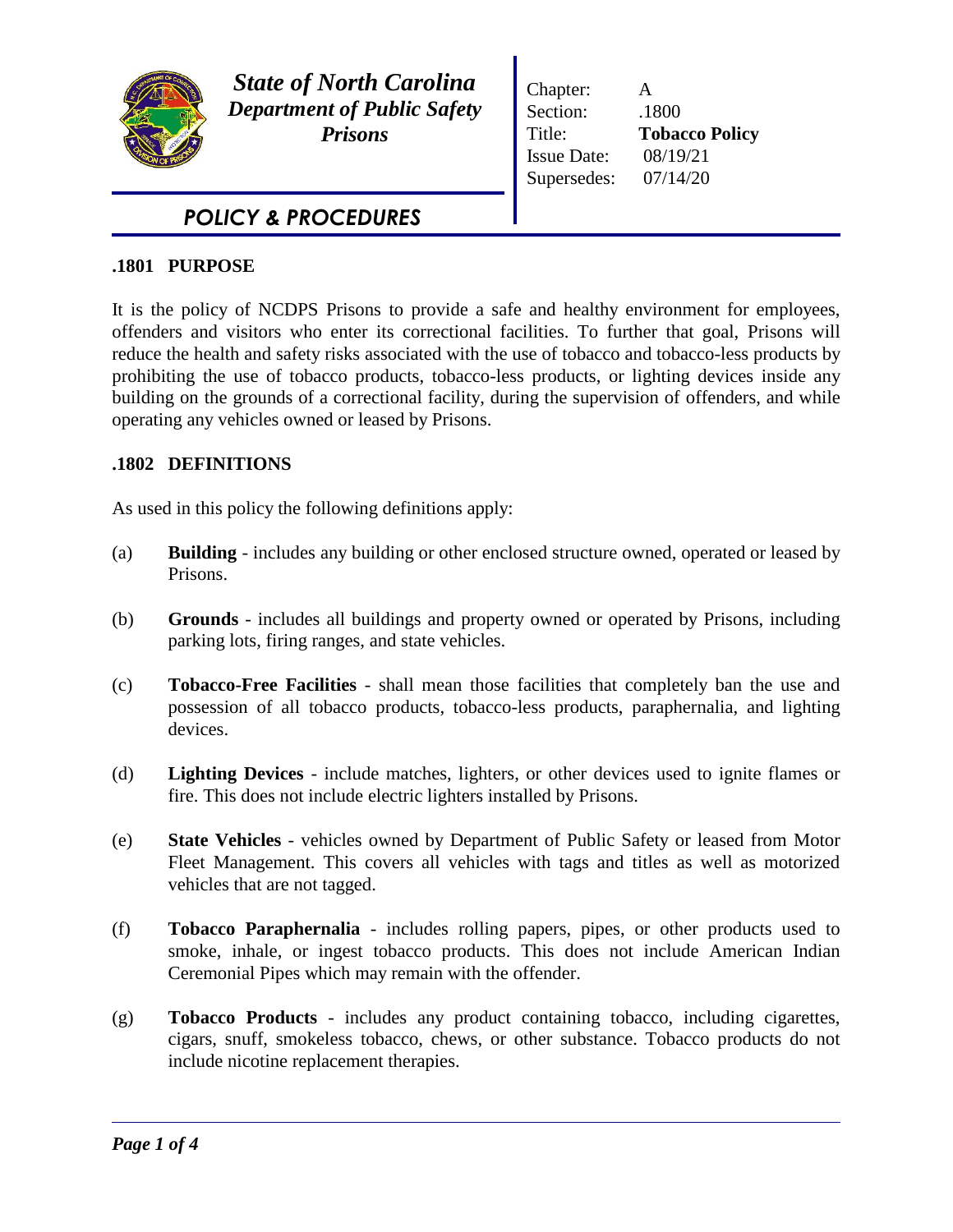(h) **Tobacco-Less Products -** includes any product intended to be used as a tobacco substitute and labeled a tobacco-less product, including vape products and herbal mint snuffs or chews.

# **.1803 TOBACCO-FREE FACILITIES**

(a) The use of tobacco products, tobacco-less products, paraphernalia, and lighting devices shall be prohibited on the grounds of a tobacco-free facility. The grounds include all buildings and property owned or operated by Prisons, including parking lots, towers, firing ranges, and state vehicles.

## (b) **Offenders**

- (1) Offenders may not possess or use tobacco products, tobacco-less products, paraphernalia, or lighting devices except for religious services authorized by the Prisons' Chaplaincy Services section. (See the Religious Practice Operational Manual).
	- (A) American Indian Religion Practitioners will use ceremonial herbal mix for corporate worship service only.
	- (B) The Practitioner's ceremonial herbal mix is the only item that may be removed from the sacred items box.
	- (C) The Warden will designate a secure and appropriate location for the ceremonial herbal mix to be stored. The facility Chaplain or designated staff will distribute to the Practitioner the required amount of ceremonial herbal mix for the corporate worship. The Chaplain or designated staff will assist in lighting the ceremonial herbal mix and Sacred Herb – herbal gray sage, sweet grass, and cedar for smudging.
	- (D) A sign-in and sign-out log will be kept in the designated area for recording offender usage of ceremonial herbal mix for corporate worship. The Chaplain or designated staff is responsible for maintaining the records, attendance, and supplying the lighting device for the purpose of lighting the sacred herbs and ceremonial herbal mix.
	- (E) The Practitioner may possess the ceremonial herbal mix and lighting devices only when they are in the prayer circle at a tobacco free facility. The lighting device should be secured by the designated staff member.
	- (F) The Warden will designate the days and time for the American Indian Religion Practitioners to have corporate devotions. The Practitioners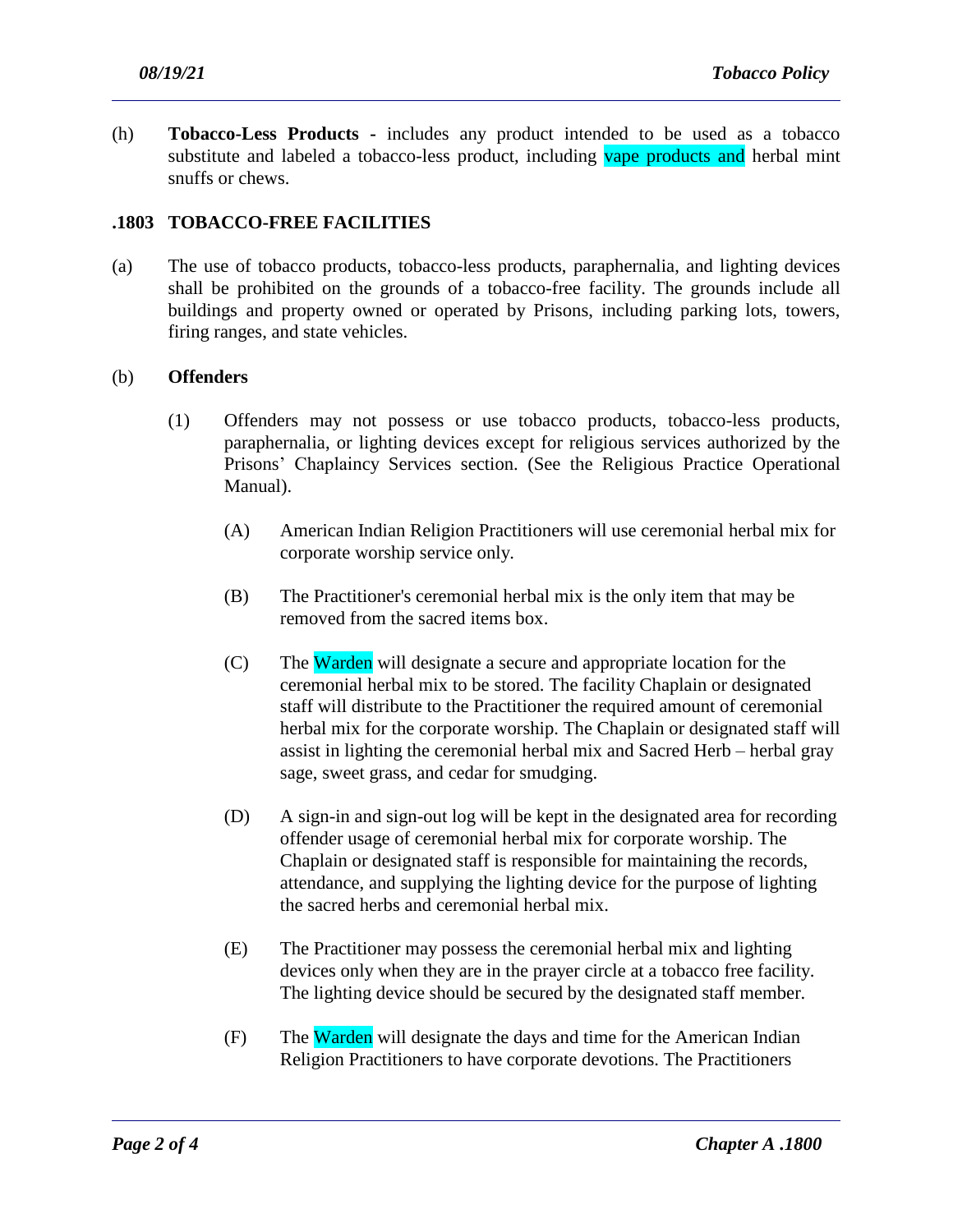should be allowed to smudge and pray no less than two (2) times a week. If requested a talk circle may be approved.

- (G) American Indian Religious Practitioners should have use of a lighting device during Individual Private Devotion for the lighting of herbal mix in a Personal Prayer Pipe and/or Sacred Herbs in a smudging vessel. The Warden should select the time for the lighting device to be available to American Indian Religious Practitioners for daily Individual Private Devotion.
- (2) Upon admission, all tobacco products, tobacco-less products, paraphernalia, and lighting devices shall be removed from the offender's possession and personal property. The receiving officer shall obtain the unauthorized items and handle according to Prisons' Disposition of Unauthorized Items Policy F.0504.
- (3) Offenders found using, or in possession of, tobacco products, tobacco-less products, paraphernalia, and/or lighting devices shall face appropriate disciplinary action as defined in Disciplinary Procedures Policy B.0200. Such items will be considered contraband and items will be handled according to Prisons' Contraband Control Policy F.0800.

## (c) **Employees**

- (1) Employees may not possess, use, or distribute tobacco products, tobacco-less products, paraphernalia, or lighting devices while on the grounds of a facility. Lighting devices as authorized by the Warden are acceptable for maintenance purposes.
- (2) Employees may have tobacco products, tobacco-less products, paraphernalia, and lighting devices in their secured vehicles.
- (3) Employees are prohibited from using tobacco products and tobacco-less products in their personal vehicles until the vehicle has left the grounds of the tobacco-free facility.
- (4) Employees shall be prohibited from the use of or distribution of tobacco products and tobacco-less products while involved in the supervision of offenders outside the grounds of the tobacco-free facility.
- (5) Violations of this policy will constitute unacceptable personal conduct. Employees in violation will be subject to a minimum of NCVIP entry/coaching and/or depending upon the circumstances may receive disciplinary action up to and including dismissal.